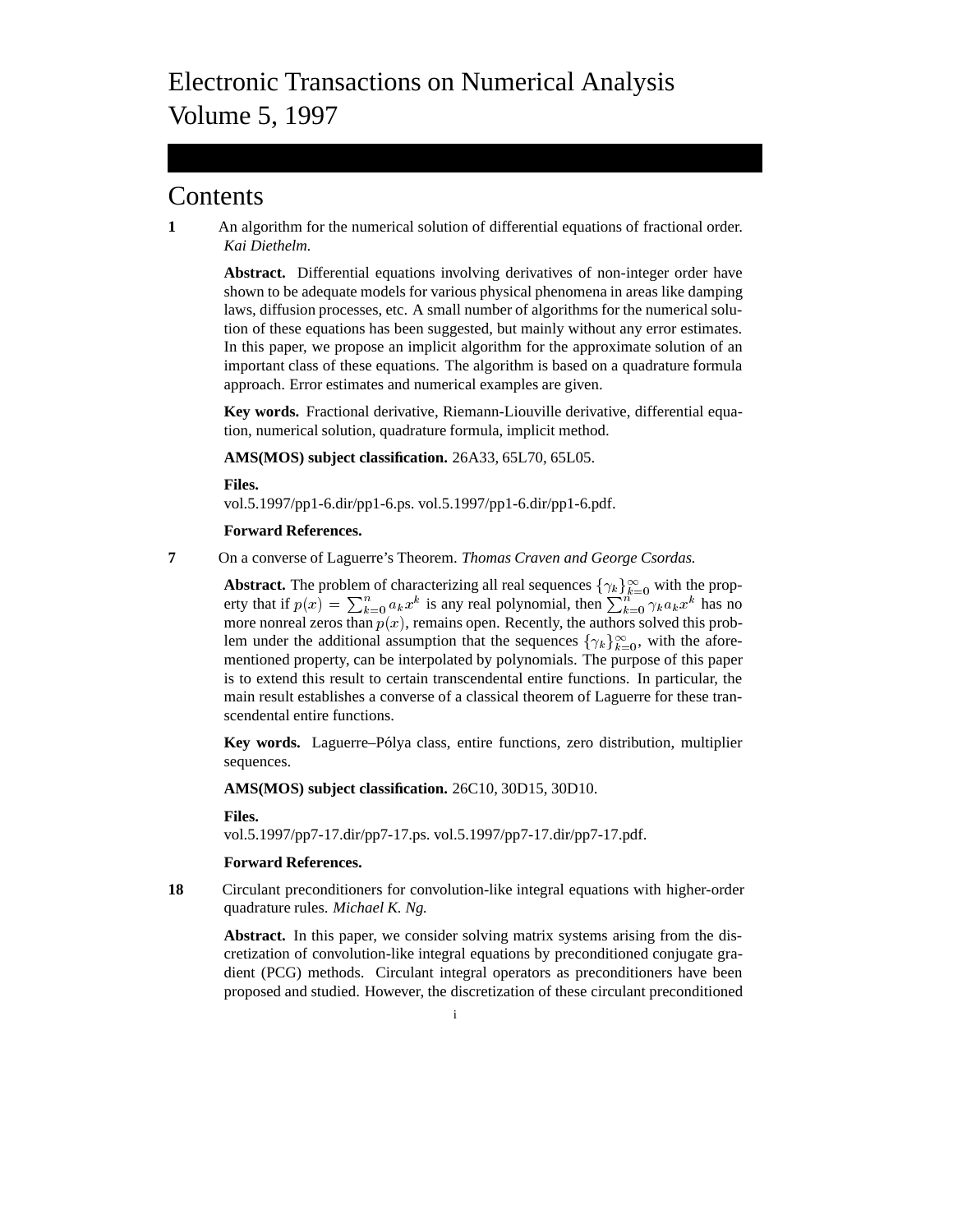equations by employing higher-order quadratures leads to matrix systems that cannot be solved efficiently by using fast Fourier transforms (FFTs). The aim of this paper is to propose "inverted" circulant preconditioners for convolution-like integral equations. The discretization of these preconditioned integral equations by higher-order quadratures leads to matrix systems that involve only Toeplitz, circulant and diagonal matrix-vector multiplications, and hence can be computed efficiently by FFTs in each iteration. Numerical examples are given to illustrate the fast convergence of the method and the improvement of the accuracy of the computed solutions with using higher-order quadratures. We also apply our method to solve the convolution-like equation arising from the linear least squares estimation in signal processing.

**Key words.** Integral equations, displacement kernel, quadratures, circulant matrices, Toeplitz matrices, fast Fourier transforms, signal processing.

**AMS(MOS) subject classification.** 45E10, 45L10, 65R20, 65J10.

#### **Files.**

vol.5.1997/pp18-28.dir/pp18-28.ps. vol.5.1997/pp18-28.dir/pp18-28.pdf.

# **Forward References.**

**29** A new algorithm for the SVD of a long product of matrices and the stability of products. *David E. Stewart.*

**Abstract.** Lyapunov exponents can be estimated by accurately computing the singular values of long products of matrices, with perhaps 1000 or more factor matrices. These products have extremely large ratios between the largest and smallest eigenvalues. A variant of Rutishauser's Cholesky LR algorithm for computing eigenvalues of symmetric matrices is used to obtain a new algorithm for computing the singular values and vectors of long products of matrices with small backward error in the factor matrices. The basic product SVD algorithm can also be accelerated using hyperbolic Givens' rotations. The method is competitive with Jacobi-based methods for certain problems as numerical results indicate.

**Key words.** SVD, products of matrices, Lyapunov exponents.

**AMS(MOS) subject classification.** 65F15, 34D08.

#### **Files.**

vol.5.1997/pp29-47.dir/pp29-47.ps. vol.5.1997/pp29-47.dir/pp29-47.pdf.

#### **Forward References.**

**48** Asynchronous weighted additive Schwarz methods. *Andreas Frommer, Hartmut Schwandt, and Daniel B. Szyld.*

**Abstract.** A class of asynchronous Schwarz methods for the parallel solution of nonsingular linear systems of the form  $Ax = f$  is investigated. This class includes, in particular, an asynchronous algebraic Schwarz method as well as asynchronous multisplitting. Theorems are obtained demonstrating convergence for the cases when  $A^{-1}$  is nonnegative and when A is an H-matrix. The results shown are for both the situations with or without overlap between the domains in which an underlying mesh is divided, if such a mesh exists. Numerical experiments on systems of up to over ten million variables on up to 256 processors are presented. They illustrate the convergence properties of the method, as well as the fact that when the